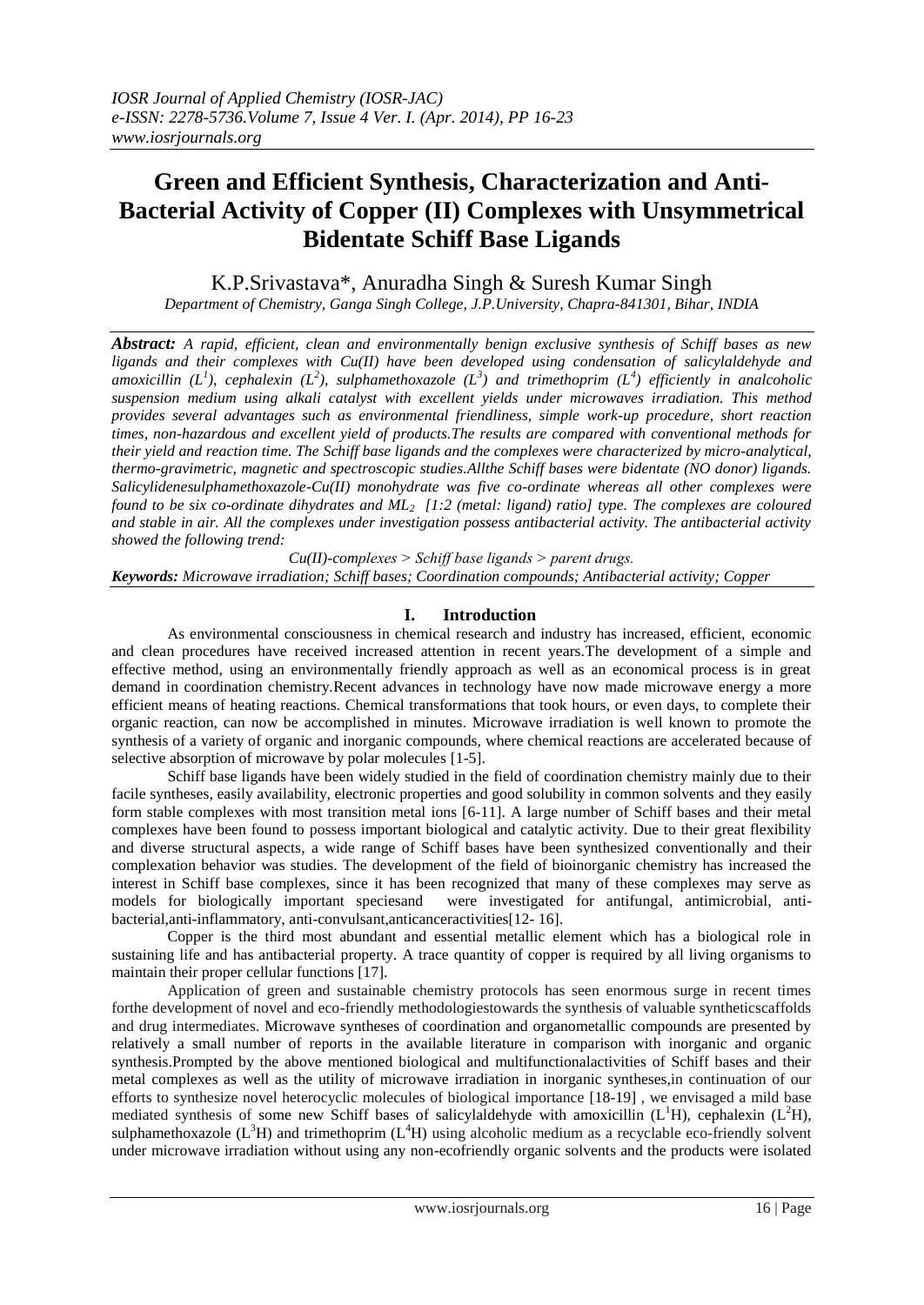simply by crystallization. We report the eco-friendly and efficient synthesis, structural characterization and antibacterial activities of synthesized new ligands and their complexes with Cu(II) ion in this research article.

## *Materials & Methods*

## **II. Experimental Section**

All the used chemicals and solvents were of Anal R grade. All the reagents used for the preparation of the Schiff bases were obtained from Sigma Aldrich. Metal salts were obtained from Loba Chemie and original drugs were obtained from Glaxo SmithKline, India and were used without furtherpurification. Melting points were determined on a Mel-Temp melting point apparatus and are uncorrected. All compounds were analysed satisfactorily for C, H and N using Carl-Ebra 1106 elemental analyser in micro analytical laboratory. Thin layer chromatography (TLC) was carried out on silica gel plates (Fluka-Kieselgel, 0.2 mm thickness) and the plates were scanned under 254 nm ultraviolet light. Magnetic susceptibility measurements of the metal complexes in the solid state were determined by a Gouy balance at room temperature. Electronic spectra (in DMSO solvent) in the UV-Visible range were recorded on Perkin Elmer Lambda-2B-spectrophotometer. Molar conductance measurements were conducted using  $10^{-3}M$  solution of the complexes in DMSO on Elico-CM 82 Conductivity Bridge at room temperature. Magnetic susceptibility measurements were carried out on a Gouy balance at room temperature using mercuric tetrathiocyanato cobaltate(II) as the calibrant. Diamagnetic corrections were applied in compliance with Pascal's constant [20]. FT-IR spectra were recorded in KBr medium and Nujol mull techniques on a Perkin Elmer RX1 spectrophotometer in wave number region 4000-400 cm<sup>-1</sup>. The X-band EPR spectra were recorded in powder and solution (in DMF) forms on a Varian E-112 spectrometer at room temperature operating at the X-band region at a microwave frequency of 9.44GHz. The g values of investigated complexes were determined by the use of Kneubuhl approximation [21]. Thermogravimetric analysis was carried out under atmospheric condition with a heating rate  $10^{\circ}$ C min<sup>-1</sup>on TGA Q500 universal V4.5A TA instrument from ambient to 773K. The solid state electrical conductivity has been measured by impedance spectroscopic method using HIOKI 3532-50 LCR Hitester at fixed frequency 1 KHz in the temperature range of 298-473 K. Microwave assisted synthesis were carried out in open glass vessel on a modified microwave oven model 2001 ETB with rotating tray and a power source 230 V, microwave energy output 800 W and microwave frequency 2450 MHz. A thermocouple used to monitor the temperature inside the vessel of the microwave. The microwave reactions were performed using on/off cycling to control the temperature.Completion of reaction was monitored by performing TLC and melting point.

### *Synthesis of Ligands*

The equimolar (1:1) ratio of methanolic solution of drug and methanolic solution of salicylaldehyde were mixed thoroughly and 0.1% methanolic KOH was added to adjust the pH of the solution within 7-8 and was then irradiated in the microwave oven by taking 3-4 ml solution. The reaction was completed in a short time (1-2 min) with higher yields showing clear coloured solution. The Schiff base ligands were isolated by crystallization after volume reduction by evaporation. The crystalline products were dried under vacuum or reduce pressure under anhydrous CaCl<sub>2</sub>and kept in a desiccator till further use. The progress of the reaction and purity of the products were monitored by TLC using silica gel G (yield: 75-89%).



 $L<sup>1</sup>H =$  Salicylideneamoxicillin L

 $L<sup>2</sup>H =$  Salicylidenecephalexin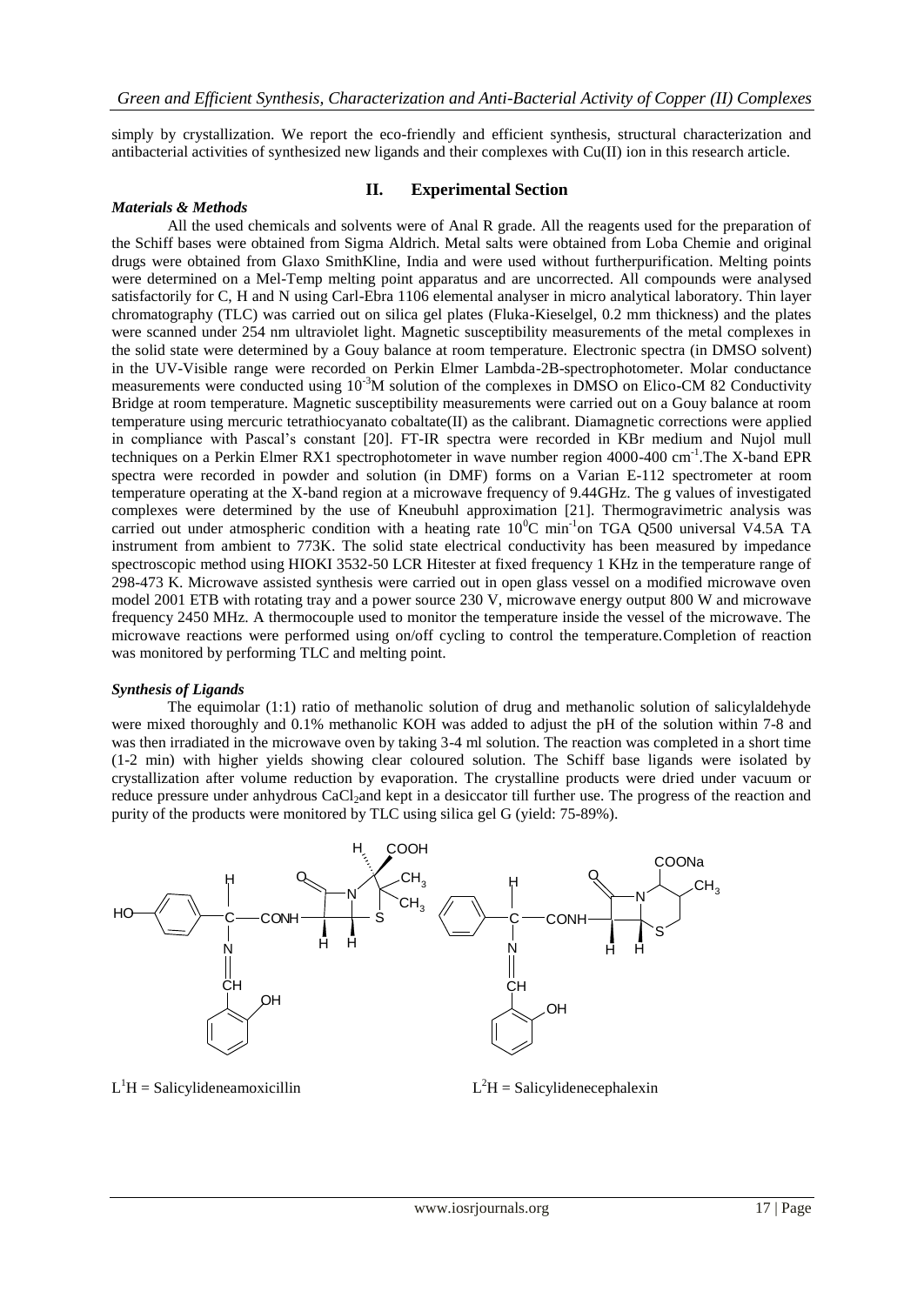

**Figure-1: Structure Formulae of the investigated ligands**

## *Synthesis of metal complexes*

The methanolic solution of ligand and the metal salt were mixed thoroughly in 1:2 (metal : ligand) ratio and 0.1% methanolic KOH was added to adjust the pH of the solution within 7-8 and was then irradiated in the microwave oven by taking 3-4 ml solution. The reaction was completed in a short time (2-5 min.) with higher yields. The resulting coloured product was then recrystallized with methanol and ether and finally dried under reduced pressure over anhydrous CaCl<sub>2</sub> in a desiccator. The progress of the reaction and purity of the product was monitored by TLC using silica gel G (yield: 78.6-88.4%) (**Scheme-1**).

> MWI Cu(CH3COO)<sup>2</sup> H2O + 2LH ---------------------→ Cu[L<sup>2</sup> 2H2O] 2-5 minutes coloured complex

> > **Scheme-1**: *Synthesis of metal complexes*

### *Biological Evaluation*

.

The *in vitro* biological activity of the investigated Schiff base ligands  $(L<sup>1</sup>H - L<sup>4</sup>H)$  and their metal complexes was tested against three bacteria *Escherichia coli, P.aeruginosa* and *Staphylococcus aureus* by disc diffusion method [22] using nutrient agar as medium and streptomycin as control.The minimum inhibitory concentration was determined using the disc diffusion technique [23].

### **III. Results And Discussion**

As a result of microwave assisted synthesis, it was observed that the reaction was completed in a short time with higher yields compared to the conventional method. In the microwave method homogeneity of reaction mixture was increased by the rotating of reaction platform tray. The confirmation of the results was also checked by the repeating of the synthesis process. Comparative study results obtained by microwave assisted synthesis; versus conventional heating method is that some reactions which required 2-3 h. by conventional method, was completed within 2-5 min. by the microwave irradiation technique, yields have been improved from 35-48% to 73-85%.

All the metal complexes are coloured, solid and stable towards air and moisture at room temperature. They do not possess sharp melting points and decompose on heating at high temperature (at about >563K).The complexes are insoluble in common organic solvents but soluble in DMF and DMSO.The comparative results of conventional and microwave methods, analytical data of the compounds, together with their physical properties are consistent with proposed molecular formula are given in **Table-1**. The microanalytical data suggest that the composition of all the metal complexescorresponds to 1:2 (metal: ligand) stoichiometry and have one or two water molecules i.e. hydrated. The observed molar conductance values  $(2.9 - 21.55)$  ohm<sup>-1</sup>cm<sup>2</sup>mole<sup>-1</sup>) are too low to account for any dissociation of the complexes in DMF at room temperature, indicating non-electrolytic nature of the complexes [24].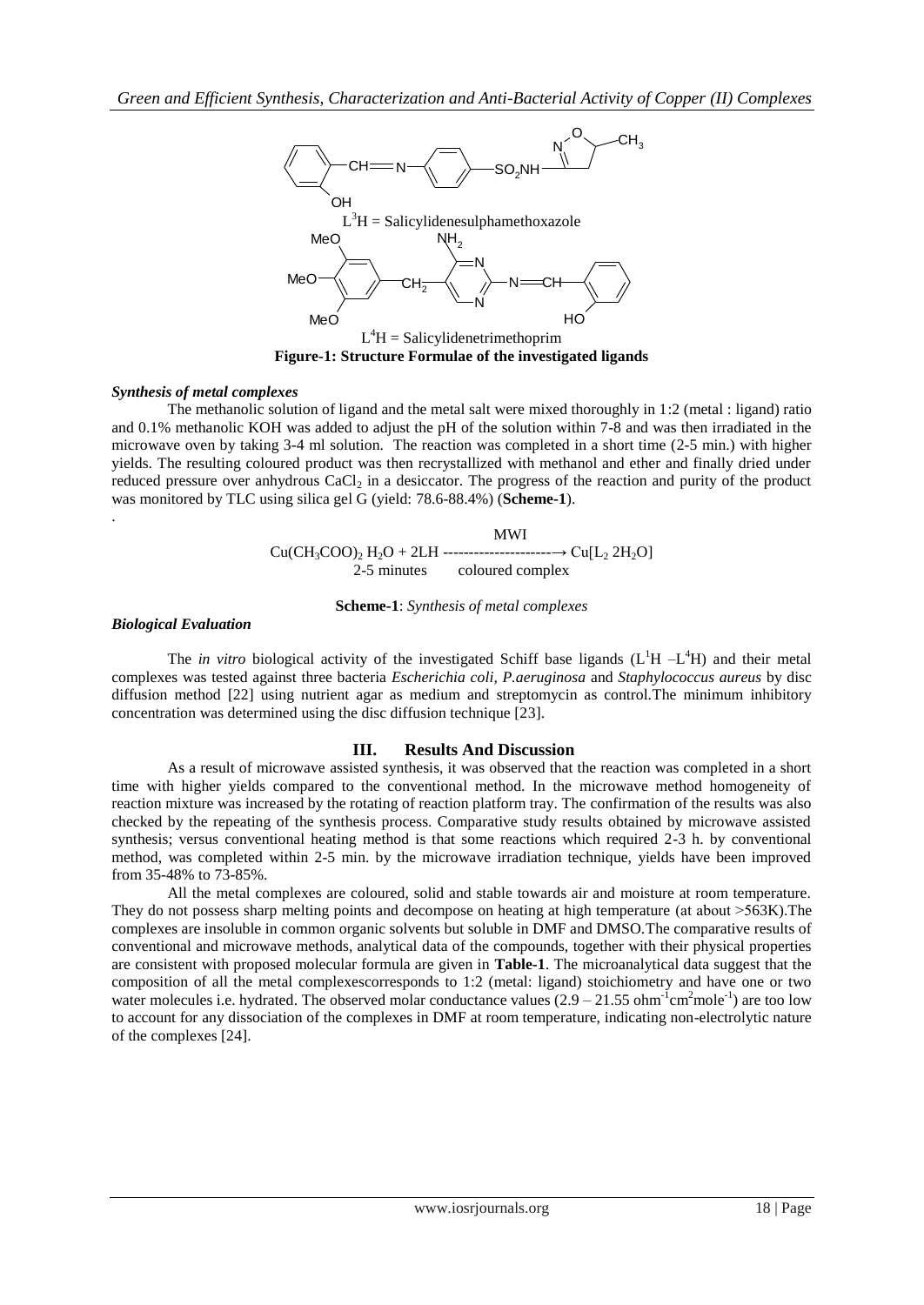| compounds                |                 |              |                           |        |             |                          |               |                                                   |
|--------------------------|-----------------|--------------|---------------------------|--------|-------------|--------------------------|---------------|---------------------------------------------------|
| <b>Compounds</b>         | <b>Reaction</b> | <b>Yield</b> | <b>Elemental analysis</b> |        |             |                          | Decomposition | Conductance                                       |
| (Colour)                 | <b>Time</b>     | (%)          | Found (Calculated) %      |        |             |                          | Point         | $\text{(ohm}^{-1} \text{ cm}^2 \text{ mol}^{-1})$ |
|                          | CM<br>(MM)      | CM<br>(MM)   | $\mathbf{C}$              | H      | $\mathbf N$ | Cu                       | $(^0C)$       |                                                   |
|                          |                 |              |                           |        |             |                          |               |                                                   |
| $L1H =$ Salicylidenea-   | 0.5             | 39           | 58.07                     | 5.13   | 8.76        | $\overline{a}$           | 194           | 16.5                                              |
| moxicillin               | (1.5)           | (75)         | (58.9)                    | (5.05) | (9.05)      |                          |               |                                                   |
| (Orange)                 |                 |              |                           |        |             |                          |               |                                                   |
| $L2H =$ Salicylidenecep  | 0.5             | 45           | 60.84                     | 4.92   | 9.19        | $\overline{\phantom{a}}$ | 193           | 21.5                                              |
| halexin                  | (2.0)           | (83)         | (61.5)                    | (5.30) | (9.25)      |                          |               |                                                   |
| (Yellow-orange)          |                 |              |                           |        |             |                          |               |                                                   |
| $L^3H =$ Salicylidenesul | 0.5             | 42           | 57.04                     | 4.26   | 11.12       | $-$                      | 197           | 4.0                                               |
| phamethoxazole           | (2.0)           | (80)         | (57.0)                    | (4.30) | (11.35)     |                          |               |                                                   |
| (Pale yellow)            |                 |              |                           |        |             |                          |               |                                                   |
| $L4H =$ Salicylidenetri  | 0.5             | 48           | 64.25                     | 5.70   | 14.10       | $-$                      | 190           | 12.5                                              |
| methoprim                | (3.0)           | (89)         | (64.0)                    | (5.60) | (14.4)      |                          |               |                                                   |
| (Yellowish-green)        |                 |              |                           |        |             |                          |               |                                                   |
| $Cu-L12H2O$              | $2 - 3$         | 35           | 53.11                     | 4.41   | 8.02        | 6.23                     | 196           | 12.8                                              |
| complex                  | (3.0)           | (73)         | (53.3)                    | (4.5)  | (8.2)       | (6.15)                   |               |                                                   |
| Dark brown               |                 |              |                           |        |             |                          |               |                                                   |
| $Cu-L^22H_2O$ complex    | $2 - 3$         | 40           | 54.93                     | 4.50   | 8.16        | 6.41                     | 290           | 9.1                                               |
| <b>Brown</b>             | (3.0)           | (79)         | (55.2)                    | (4.6)  | (8.25)      | (6.35)                   |               |                                                   |
|                          |                 |              |                           |        |             |                          |               |                                                   |
| $Cu-L^3H_2O$             | $2 - 3$         | 45           | 51.54                     | 3.63   | 10.72       | 8.09                     | 231           | 2.9                                               |
| complex                  | (3.0)           | (85)         | (51.4)                    | (3.5)  | (10.8)      | (8.15)                   |               |                                                   |
| Dark yellow              |                 |              |                           |        |             |                          |               |                                                   |
| $Cu-L42H2O$ complex      | $2 - 3$         | 41           | 56.70                     | 5.19   | 12.67       | 7.22                     | 230           | 10.4                                              |
| Yellow green             | (3.0)           | (83)         | (56.8)                    | (5.25) | (12.7)      | (7.3)                    |               |                                                   |
|                          |                 |              |                           |        |             |                          |               |                                                   |

| Table-1                                                                                            |
|----------------------------------------------------------------------------------------------------|
| The comparative results of conventional and microwave methods, analytical and physical data of the |

*CM = Conventional method, time in hours; MM = Microwave method, time in minutes*

# *IR Spectral Studies*

The data of the IR spectra of investigated Schiff base ligands and their metal complexes are listed in **Table-2**.The IR spectra of the complexes were compared with those of the free ligand in order to determine the involvement of coordination sites in chelation. Characteristic peaks in the spectra of the ligand and complexes were considered and compared. The FT-IR spectra of the investigated complexes contained all the absorption bands from the ligands and some new absorption bands indicative of coordination of the ligands with metal ion through N and O. The spectra of these complexes exhibited a broad band around  $3380-3500$  cm<sup>-1</sup> which is assigned to water molecules, ν(OH), associated with the complexes. The coordinated water exhibited, in addition to these modes, the  $\rho_r(H_2O)$ , rocking near 892, 840 cm<sup>-1</sup>,  $\rho_w(H_2O)$ , wagging near 530-550 cm<sup>-1</sup>[25]. The FT-IR spectra of all the ligands contained a band at 1619-1632 cm<sup>-1</sup>,  $v(C=N)$ , which shifted slightly to a higher value in all the complexes suggesting that the ligands are coordinated through -C=N- [26]. The absorption due to carboxylic group did not change in the spectra of complexes indicating that the carboxylic groups are not involved in coordination with the metal ion. New absorption bands, ν(MN) and ν(MO), appeared at 435-460 cm<sup>-</sup>  $1$  and 335-355 cm<sup>-1</sup> respectively, in the spectra of the investigated complexes indicating coordination of the ligands through N and O.

The important bands along with their assignments are listed in **table-2**.The assignments were made by comparison with related Schiff base complexes[27-28].

| Observed IR bands (cm <sup>-1</sup> ) of Schiff base ligands and their Cu-complexes |          |          |                |                |               |            |          |          |
|-------------------------------------------------------------------------------------|----------|----------|----------------|----------------|---------------|------------|----------|----------|
| Compound                                                                            | $v(O-H)$ | $v(C=N)$ | $\rho_r(H_2O)$ | $\rho_w(H_2O)$ | $\delta$ (CO) | $\pi$ (CO) | $v(M-N)$ | $v(M-O)$ |
| Salicylideneamoxicillin                                                             | 3540     | 1615     | 892, 840       | 544            | 750           | 560        | ----     | ----     |
| Salicylidenecephalexin                                                              | 3500     | 1610     | 880, 845       | 540            | 740           | 575        | ----     |          |
| Salicylidenesulphamethoxazole                                                       | 3520     | 1625     | 885, 850       | 535            | ----          | ----       | ----     | ----     |
| Salicylidenetrimethoprim                                                            | 3480     | 1625     | 890, 845       | 545            | ----          | ----       | ----     | ----     |
| $Cu-L12H2O$ complex                                                                 | 3480     | 1630     | 885, 840       | 540            | 750           | 555        | 440      | 335      |
| $Cu-L22H2O$ complex                                                                 | 3472     | 1630     | 885, 845       | 545            | 750           | 580        | 438      | 335      |
| $Cu-L^3H2O$                                                                         | 3380     | 1620     | 875.841        | 535            | ----          | ----       | 455      | 345      |
| complex                                                                             |          |          |                |                |               |            |          |          |
| $Cu-L^42H_2O$ complex                                                               | 3475     | 1625     | 885, 850       | 545            |               | ----       | 442      | 345      |
|                                                                                     |          |          |                |                |               |            |          |          |

**Table-2 Observed IR bands (cm-1**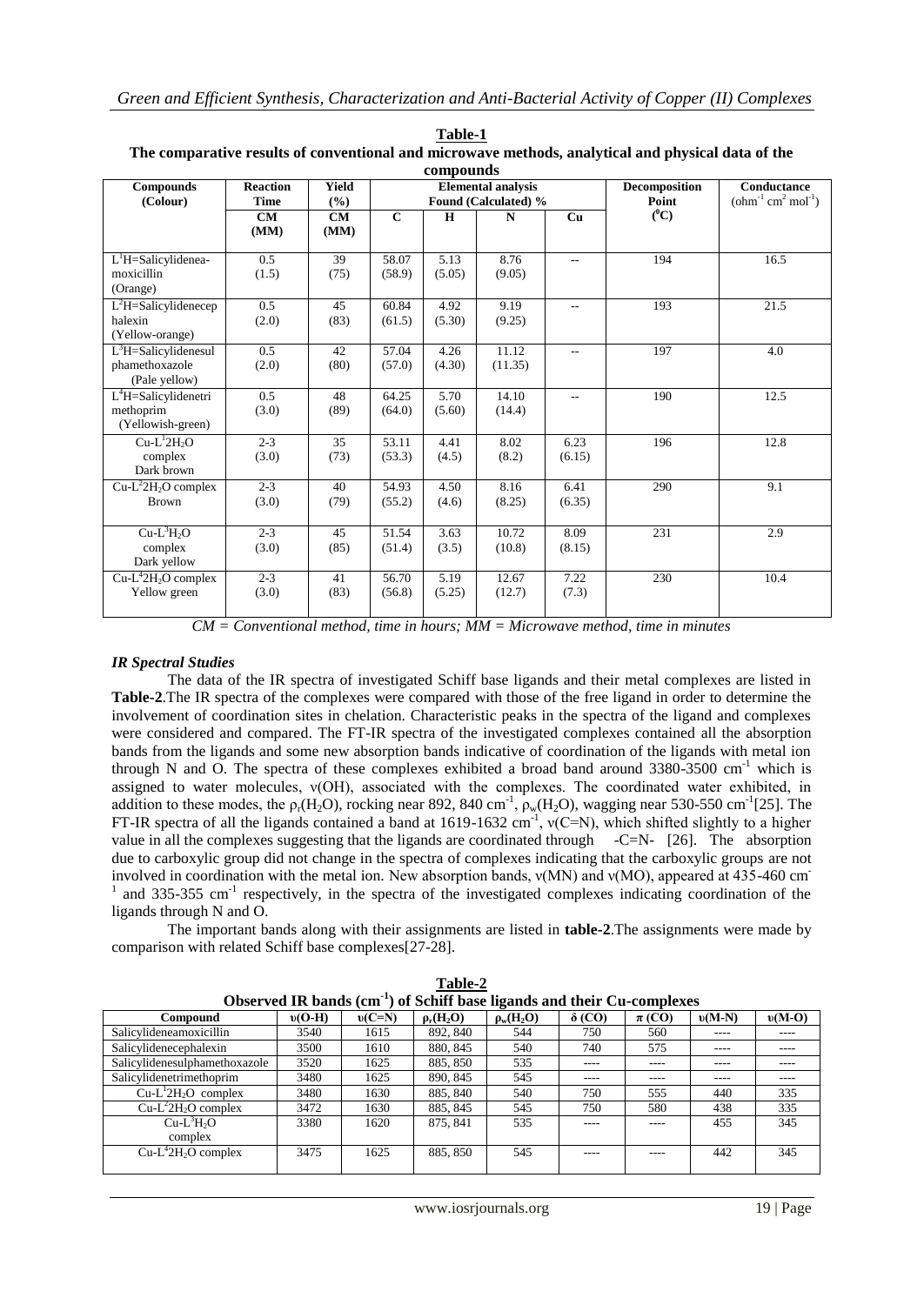# *Electronic Spectral Studies*

The electronic absorption spectra show that when drug substances and salicylaldehyde were mixed together, the imine formation occurred which was indicated by colouration of the solution and development of an absorption band in the visible region [29].

In these spectra, there is an intense band at 240-294 nm which is assigned to a  $\pi$ -π\* transition originating in the phenyl ring [30]. The bands in the 325-370 nm range, by analogy with LM, are attributed to a  $\pi$ - $\pi$ <sup>\*</sup> transition originating in the –CH=N- chromophore. The low-energy broad absorption band in the range of 641-672 nm in the spectra of the investigated complexes arises from a d-d transition. The position of this is consistent with a distorted square-planar geometry [31]. The important electronic spectral bands along with their assignments of the isolated ligands and the complexes under investigation are listed in **table-3**.

# *Magnetic Moment Studies*

The magnetic moments of the complexes under investigation were observed as expected and given in **table-3**. The complexes showed  $\mu_{eff}$  values in the range of 1.97 – 2.32 B.M., indicative of oneunpaired electron per Cu(II) ion suggesting that these investigated complexes had structures within the range consistent to mononuclearspin-free distorted octahedral geometry [32].

| Compound                      | nm ( $\varepsilon$ , cm <sup>2</sup> mol <sup>-1</sup> ) |           | <b>Magnetic moments</b> | Proposed geometry of |
|-------------------------------|----------------------------------------------------------|-----------|-------------------------|----------------------|
|                               | <b>Ligand bands</b>                                      | d-d bands | $\mu$ (BM)              | complexes            |
| Salicylideneamoxicillin       | 220(20469), 240(18896),                                  | ----      | ----                    | ----                 |
|                               | 350(4284)                                                |           |                         |                      |
| Salicylidenecephalexin        | 210(21760), 250(15756)                                   | ----      | ----                    | ----                 |
| Salicylidenesulphamethoxazole | 210(7375), 270(4473)                                     | ----      | ----                    | ----                 |
| Salicylidenetrimethoprim      | 210(15261), 90(3261)                                     | ----      | ----                    | ----                 |
| $Cu-L12H2O$ complex           | 220(7000), 241(6440),                                    | 650(635)  | 2.22                    | Octahedral           |
|                               | 352(1464)                                                |           |                         |                      |
| $Cu-L22H2O$ complex           | 210(7444), 252(5389)                                     | 641(629)  | 2.17                    | Octahedral           |
| $Cu-L3H2O$ complex            | 214(2565), 272(1526)                                     | 652(105)  | .97                     | Square-pyramidal     |
| $Cu-L42H2O$ complex           | 212(2563), 293(1144)                                     | 662(485)  | 2.13                    | Octahedral           |

**Table-3 Electronic spectral bands,magnetic moments and proposed geometry of the Cu(II) complexes** 

# *Thermo-analytical Studies*

The thermal decomposition reactions of investigated complexes have been studied in  $N_2$  atmosphere using TG and DTA techniques. Thermal decomposition curves (TG & DTA) are shown in **figure-1**, while the TG weight loss data and DTA peak temperatures are presented in **table-4**.

The complexes begin to lose weight around 353K show the presence of moisture and around 393K suggesting the presence of coordinated water; it is the dehydration stage which water molecules are eliminated. There was a weight loss equivalent to one water molecule in case of salicylidene sulphamethoxazole-Cu(II) and two water molecules in the case of other complexes around 393 K showing that the water is coordinated. From 473 to 773 K a sharp decrease in weight indicated a loss of one of the Schiff base ligands from the complexes. In general the thermal decomposition of complexes may be considered b the following equation:

ML<sup>2</sup> xH2O ------------------------------------------→ ML<sup>2</sup> + xH2O

$$
ML_2
$$
  $-- ML + L$ 

The DTA curves show different peaks in the range of 483-663K. The first (endothermic) peak in the range of 483-503K corresponds to the loss of water molecules. The second (exothermic) peak in these complexes in the range of 643-648K is assigned to the loss of one of the Schiff base ligands.

| 1 апіс-4                                      |                    |              |              |                |                       |              |  |
|-----------------------------------------------|--------------------|--------------|--------------|----------------|-----------------------|--------------|--|
| Thermal analysis data of the Cu(II) complexes |                    |              |              |                |                       |              |  |
| <b>Complexes</b>                              | <b>Temperature</b> | <b>Stage</b> | TG Wt. Loss, | DTA Temp.      | <b>Evolved Moiety</b> |              |  |
|                                               | range $(^0C)$      |              | % Found      | Peak, $(^0C)$  | Formula               | <b>Mass</b>  |  |
|                                               |                    |              |              |                |                       | calculated % |  |
| $Cu-L12H2O$                                   | 100-200            |              | 3.74         | $168.41$ (Exo) | 2H <sub>2</sub> O     | 3.79         |  |
| complex                                       | 200-500            |              | 44.71        | 388.72(Exo)    | Ligand                | 46.82        |  |
| $Cu-L^22H2O$                                  | 100-200            |              | 3.73         | 222.66(Endo)   | 2H <sub>2</sub> O     | 3.62         |  |
| complex                                       | 200-500            |              | 45.92        | 375.00(Exo)    | Ligand                | 46.70        |  |
| $Cu-L3H2O$                                    | 50-250             |              | 2.32         | 239.06(Endo)   | H <sub>2</sub> O      | 2.40         |  |
| complex                                       | 250-500            |              | 45.36        | 468.75(Endo)   | Ligand                | 45.90        |  |
| $Cu-L^42H2O$                                  | 50-100             |              | 4.27         | $93.05$ (Exo)  | 2H <sub>2</sub> O     | 4.83         |  |
| complex                                       | 100-500            |              | 45.82        | 373.67(Exo)    | Ligand                | 46.26        |  |

**Table-4**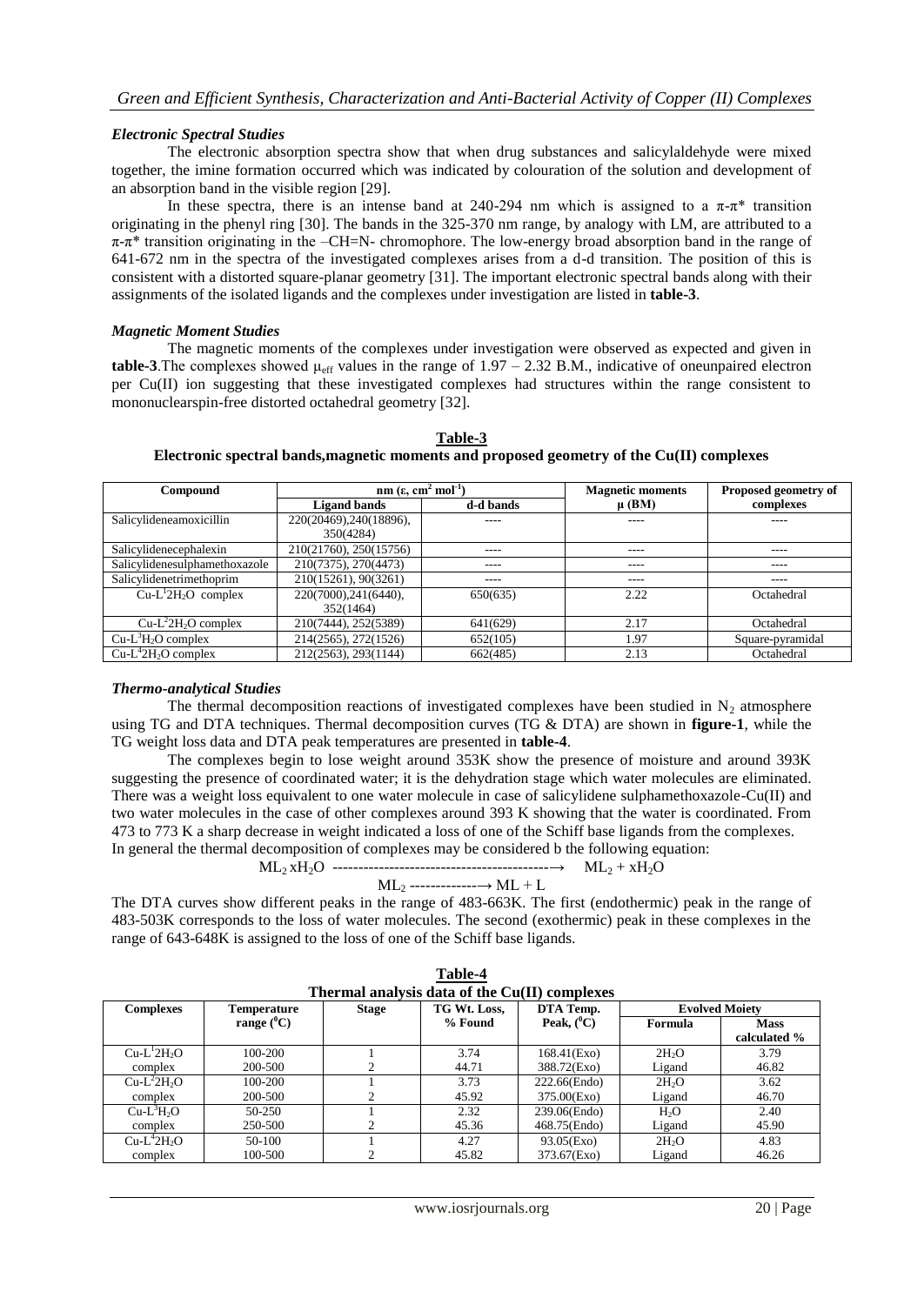# *ESR Studies*

The EPR parameters of he investigated complexes are given in **table-5**. There was a general correspondence between the powder and solution spectra; however, the  $g<sub>l</sub>$  region was well resolved in the solution. The spectra were indicative of rhombic distortion from axial symmetry. Owing to coordination of two kinds of atoms (O & N) with the metal on, the spectra were characteristic of magnetically dilute systems with Cu(II) ions in the  $d_x^2 - y^2$  ground state (g $\geq g \geq g_e$ ). The hyperfines as a result of nitrogen (I=1) were visible on the main absorption line g⊥ confirming the coordination through N. On the basis of the experimental evidence thus these synthesized complexes were characterized as five- of six- coordinates with fifth or sixth position occupied by one or two water molecules, respectively.

| <b>ESRDATAMELETS OF the Cu(II) complexes</b> |              |             |                 |                |                                 |  |
|----------------------------------------------|--------------|-------------|-----------------|----------------|---------------------------------|--|
| <b>Complexes</b>                             | <b>Solid</b> |             | <b>Solution</b> |                |                                 |  |
|                                              | g            | $g_{\perp}$ | gι              | $g_{\perp}$    | $ \mathbf{A}_{ (\mathbf{Cu})} $ |  |
| $Cu-L12H2O$<br>complex                       | 2.15         | 2.06        | 2.261           | 2.020          | 16.21                           |  |
| $Cu-L^22H_2O$<br>complex                     | 2.18         | 2.07        | 2.285           | 2.024          | 16.48                           |  |
| $Cu-L^3H_2O$<br>complex                      | 2.20         | 2.05        | 2.284           | 2.017<br>2.026 | 16.00                           |  |
| $Cu-L42H2O$<br>complex                       | 2.21         | 2.06        | 2.273           | 2.0273         | 16.01                           |  |

**Table-5 ESRparameters of the Cu(II) complexes**

# *Proposed Structures*

On the basis of the above observations, it is tentatively suggested that  $Cu(II)$  investigated complexes show an octahedral geometry [**Figure-2, 3 & 4**] in which the Schiff bases act as bidentate [N & O donor] ligands.



**Figutre-2**: *Proposed octahedral structure of* Cu-L<sup>1</sup>.2H<sub>2</sub>Oand Cu-L<sup>2</sup>.2H<sub>2</sub>O *complexes* 



Figutre-3: *Proposed square-pyramidal structure of* Cu-L<sup>3</sup>. H<sub>2</sub>O *complex* 



**Figutre-4**: *Proposed octahedral structure of* Cu-L 4 .2H2O *complex*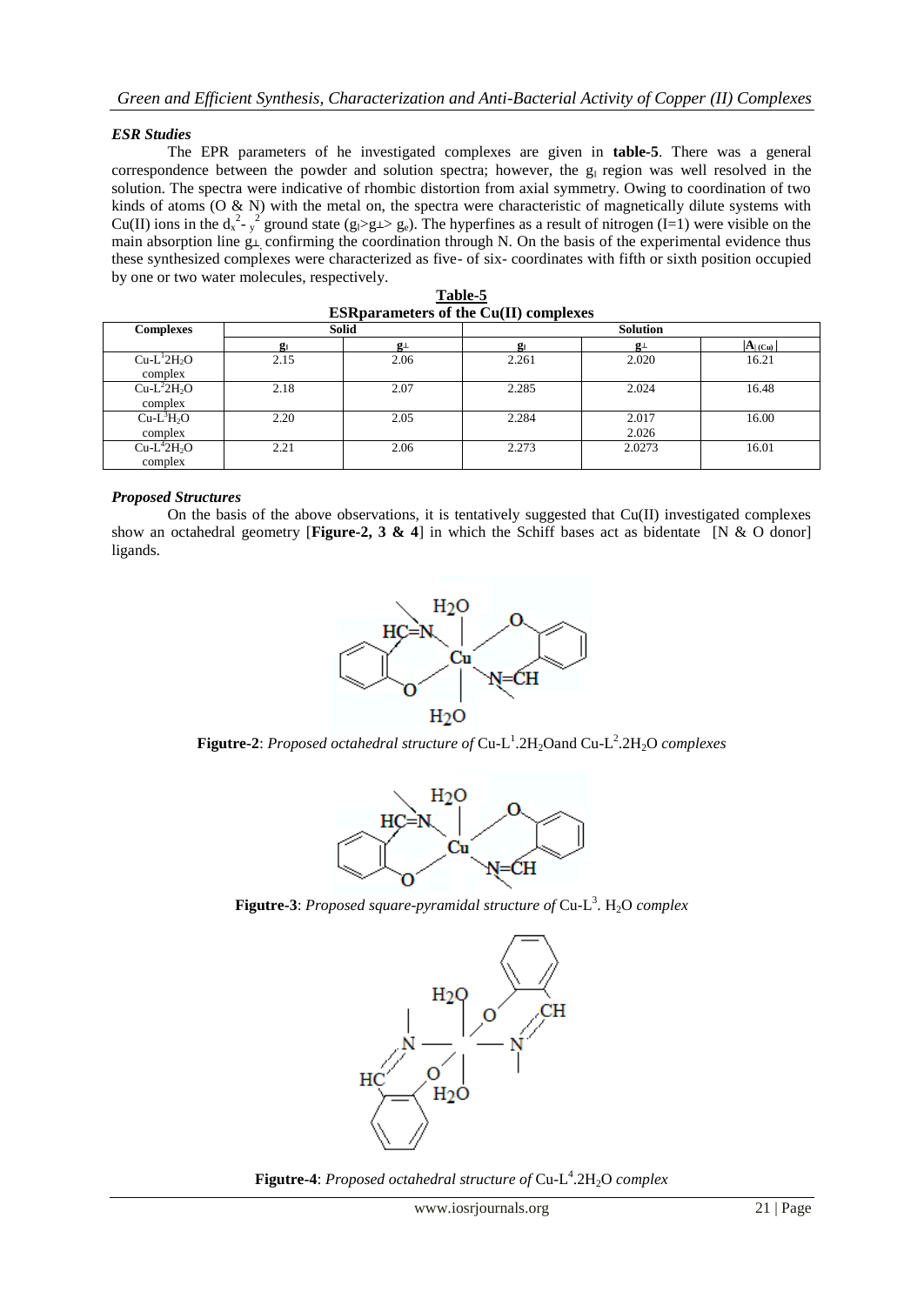## *Anti-bacterial Activity*

The difference in anti-bacterial activities of the investigated complexes, ligands and their parent drugs were studied and the results are presented in **table-6**. The cursory view of the data indicates the following trend in antibacterial activity of the substances under investigation:

 $Cu(II)$ -complexes  $>$  Schiff base ligands  $>$  parent drugs

All the Cu(II)-complexes and Schiff base ligands under investigation were more active than the parent drugs against E. coli and S. aureus. All the Cu(II)-complexes with the Schiff bases derived from cephalexin showed substantially enhanced activity against P.aeruginosa as compared with the parent drug.

# **Table-6 Minimum inhibitory concentrations of investigated ligands, their Cu-complexes and the parent drugs**   $(\text{in } \mu \text{g} \text{m} \text{L}^{-1})$

| $\mu$ m $\mu$ m $\mu$         |        |                 |             |  |  |  |
|-------------------------------|--------|-----------------|-------------|--|--|--|
| Compound                      |        |                 |             |  |  |  |
|                               | E.coli | <i>S.aureus</i> | P.aeruginos |  |  |  |
| Amoxicillin                   | 95     | 13              | >300        |  |  |  |
| Cephalexin Sodium             | 99     | 10              | >300        |  |  |  |
| Sulphamethoxazole             | 100    | 65              | >300        |  |  |  |
| Trimethoprim                  | 0.5    | 0.7             | >300        |  |  |  |
| Salicylideneamoxicillin       | 73     | 10              | >300        |  |  |  |
| Salicylidenecephalexin        | 51     | 5.5             | >300        |  |  |  |
| Salicylidenesulphamethoxazole | 76     | 46              | >300        |  |  |  |
| Salicylidenetrimethoprim      | 0.4    | 0.5             | >300        |  |  |  |
| $Cu-L12H2O$ complex           | 8.5    | 5.3             | >200        |  |  |  |
| $Cu-L^22H_2O$ complex         | 5.8    | 2.5             | >150        |  |  |  |
| $Cu-L^3H_2O$ complex          | 8.4    | 5.2             | >200        |  |  |  |
| $Cu-L42H2O$ complex           | 0.1    | 0.1             | >200        |  |  |  |

# **IV. Conclusion**

In this report, we described coordination chemistry of unsymmetrical Schiff bases as new ligands and their complexes with Cu(II) which have been synthesized using condensation of salicylaldehyde and amoxicillin  $(L<sup>1</sup>)$ , cephalexin  $(L<sup>2</sup>)$ , sulphamethoxazole  $(L<sup>3</sup>)$  and trimethoprim  $(L<sup>4</sup>)$  efficiently in an alcoholic suspension medium using alkali catalyst with excellent yields under microwaves irradiationand characterized by various physicochemical and spectral analyses. In the result of microwave assisted synthesis, it has been observed that the reaction time decreased from hours to minutes and availability of the product within better yields compared to the classical method. The synthesized Schiff base ligands coordinated with the  $Cu(II)$  ion in a bidentate mannerthrough the phenolic oxygen and azomethine nitrogen. The <sup>1</sup>H-NMR data suggest that both theSchiff base ligand deprotonated after complexation. The thermal data show degradation pattern of the complexes. Thermo-gravimetric studied of the complexes also helped to characterize the complexes. Antimicrobial data suggests that the metal complexes are better antibacterial agents as compared to their ligands. The compounds also inhibit thegrowth of bacteria to a greater extent as the concentration is increased.

In conclusion, we have described here an efficient and environmentally benign synthesis of Schiff base ligands and their corresponding Cu(II) complexes under microwave irradiation using water and methanol as solvents. Further, this method is simple, mild and ecofriendly from green chemistry point of view.

# **References**

- [1]. V. Polshettiwar, *Aqueous Microwave Assisted Chemistry: Synthesis and Catalysis*, **2010**, Royal Society of Chemistry, ISBN 978-1- 84973-038-9, Cambridge, UK.
- [2]. P. Ali; P.Ramakanth; J.S. Meshram, *J. Coord. Chem*., **2010**, 63(2), 323-329.
- [3]. B.L. Hayes, *Recent Advances in Microwave-Assisted Synthesis*, Aldrich Chimica Acta, **2004**, 37(2), 66-76.
- [4]. N. E. Leadbeater, *Microwave Heating as a Tool for Sustainable Chemistry*, **2010**, CRC Press, ISBN 978-1-4398-1270-9, Boca Raton, USA.
- [5]. B. L. Hayes, *Microwave Synthesis: Chemistry at the Speed of Light*, **2002**, CEM, ISBN 0-9722229-0-1, USA.
- [6]. R. Pagadala; P.Ali; J.S. Meshram, *J. Coord. Chem*., **2009**, 62(24), 4009-4017.
- [7]. V.K. Yadav, N. Kumari and Lallan Mishra, *Indian J. Chem.,* **2011**, 50A (8), 1035-1042.
- [8]. M. Asadi, S. Esmaielzadeh, K. Mohammadi, *Phosphorus, Sulfur, and Silicon*, **2010** 185, 1445.
- [9]. V.P. Daniel, B. Murukan, B.S. Kumari, K. Mohanan, *Spectrochim. Acta. Part A*., **2008**, 70, 403.
- [10]. B.T. Thaker, K.R. Surati, C.K. Modi, *Russ. J. Coord. Chem*., **2008**, 34, 25.
- [11]. K.R. Surati, B.T. Thaker, G.R. Shah, *Synth. React. Inorg. Met-Org. Nano-Met. Chem*., **2008**, 38, 272.
- [12]. A.A. Nejo, G.A. Kolawole, A.O. Nejo, *J. Coord. Chem*., **2010**, 63, 4398.
- [13]. R. Vafazadeh, M. Kashfi, *Bull. Korean Chem. Soc*., **2007**, 28, 1227.
- [14]. N. Raman, J. Dhaveethuraja, A. Sakthivel, *J. Chem. Sci*., **2007**, 119, 303.
- [15]. L.C. Nathan, J.E. Koehne, J.M. Gilmore, K.A. Hannibal, W.E. Dewhirst, T.D. Mai, *Polyhedron*., **2003**, 22, 887.
- [16]. K.C.Gupta, A.K Sutar, *Coord. Chem. Rev*. **2008**, 52 (12–14), 1420–1450.